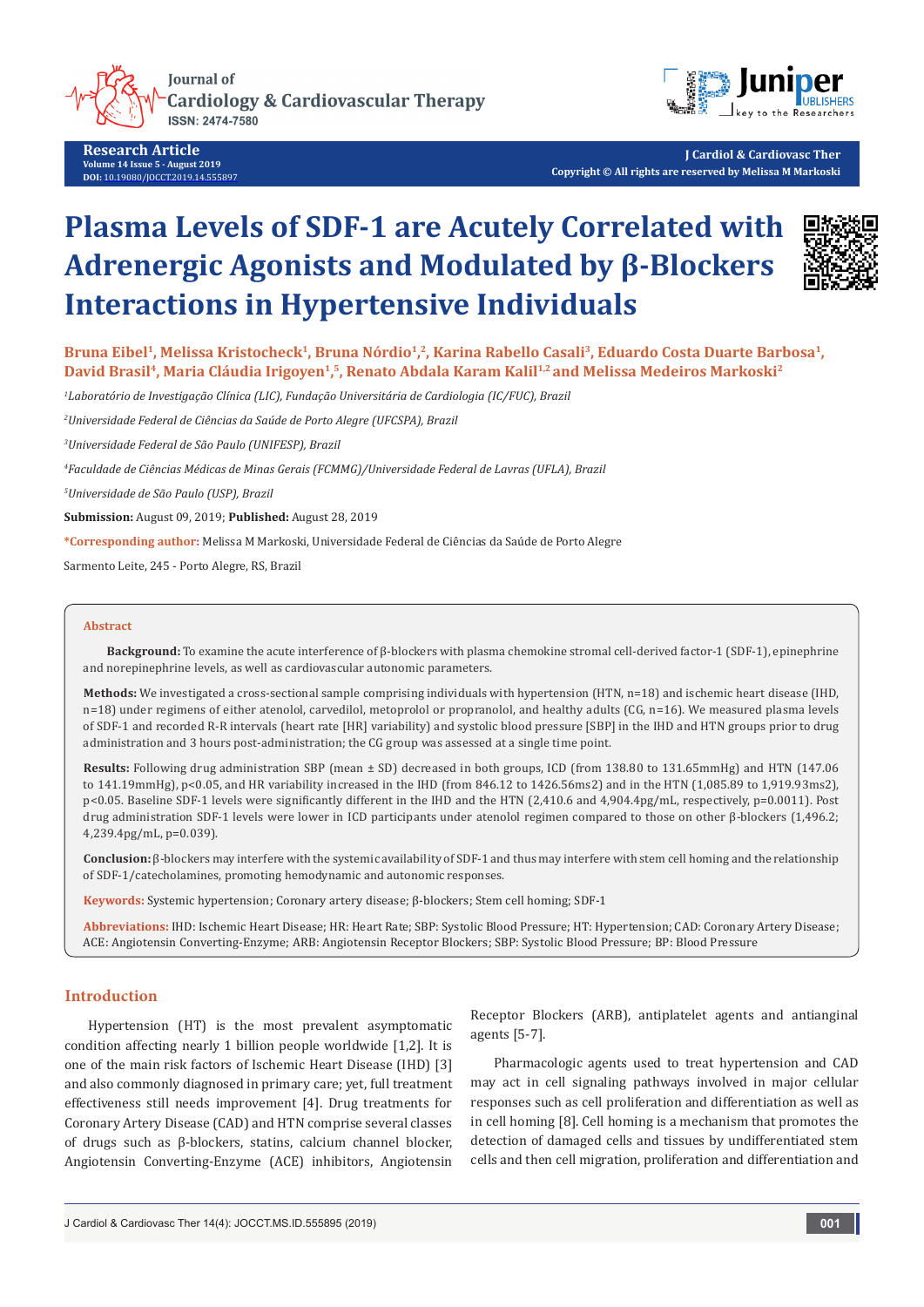replacement of apoptotic or necrotic dead cells [7]. This process is activated the chemokine stromal cell-derived factor-1 (SDF-1) that is released and binds to its specific receptors CXCR-4 and CXCR-7 located on the surface of stem cells, lymphocytes and neurons [9]. CXCR-4, as well as β-adrenergic receptors, binds to G-protein subunits and their interaction leads to the activation of signaling pathways resulting in chemotaxis [7] and other cellular processes.

β-blockers are known to be beneficial in treating HTN. They act by antagonizing the actions of β-adrenergic receptors, which are functionally coupled to G-proteins and activated by the catecholamines (epinephrine and norepinephrine) adrenaline and noradrenaline [5,10,11] that are produced in the adrenal medulla to exert cardiovascular autonomic control. Experimental observations have shown that these agents have the capacity of interfering with cell homing by reducing SDF-1 levels and the expression of its receptor CXCR-4 [8]. Individuals with ischemic heart disease and HTN usually take multiple drugs and this may significantly impact therapies involving cardiac repair and regeneration [12]. Therefore, the present study aimed to examine the interference of β-blockers on SDF-1 serum marker as well as their correlation with catecholamine levels, autonomic control, and Systolic Blood Pressure (SBP) in the IHD, HTN and control groups.

# **Methods**

## **Study design and sample**

We conducted a cross-sectional study approved by the Research Ethics Review Committee (ERC) of Instituto de Cardiologia do Rio Grande do Sul/Fundação Universitária de Cardiologia (IC/FUC), Porto Alegre, Brazil. All participants signed a free informed consent form in compliance with resolution 466/12.

## **The study sample was divided into three groups:**

(i) a hypertensive group (HTN;  $n = 18$ );

(ii) an Ischemic Heart Disease group (IHD) with systolic dysfunction (ejection fraction <55%) (n = 18);

(iii) a control group  $(CG, n = 16)$  of healthy adults with no cardiovascular drug prescription.

The inclusion criteria comprised IHD or HTN patients aged 45 to 75 years on a therapeutic regimen with a β-blocker (either atenolol, carvedilol, metoprolol succinate/tartrate or propranolol) for at least 30 days. Venous blood samples were collected and stored in EDTA tubes prior to drug administration and 3 hours post-administration (e.g., time to peak plasma concentration [Tmax] for atenolol equals  $2.2\pm0.27$  hours). Concurrently, we also recorded R-R intervals, Heart Rate (HR) variability, and SBP. β-blockers and other drugs, with cardiovascular effects, were administered as prescribed for each participant at IC/FUC Clinical Research Laboratory under the supervision of the principal investigator.

## **Enzyme-linked Immunosorbent Assay (ELISA)**

Venous blood samples were centrifuged at 2000 rpm for 10 minutes at 4°C for plasma separation and stored at –20°C until use. Plasma levels of SDF-1 (isoforms α) and catecholamines (adrenaline and noradrenaline) were measured by Enzyme-Linked Immunosorbent Assay (ELISA) using commercial kits (Quantikine, R&D Systems; DIAsource Immunoassays) in accordance with the manufacturer's instructions. Optical densities were measured in a spectrophotometer (Spectramax M2e, Molecular Devices) and quantified using a 4-parameter linear regression model (Excel, Microsoft). Data were expressed in picogram of protein per milliliter (pg/mL).

## **Assessment of cardiovascular autonomic control**

All participants were initially informed about the study protocol and asked to rest for 15 minutes. The recordings were made in supine position. Arterial Blood Pressure (BP) and Heart Rate (HR) were continuously monitored using a sensor placed on the middle finger connected to a non-invasive BP monitor (Ohmeda 2300, Monitoring Systems, Englewood, CO, USA). Measurements were obtained using a PowerLab® device (ADInstruments Pty Ltd, Australia). Autonomic control of cardiac chronotropic function was measured using power spectral analysis (PSA) of heart rate variations. Calculations were made with an autoregressive model applied to stationary time series of 300 beats [13]. The power spectrum was split into low-frequency (LF, 0.03-0.15 Hz) and high-frequency (HF, 0.15-0.40 Hz) bands in normalized units to minimize the effects of the Very Low-Frequency (VLF) band, and LF/HF ratio to reflect a sympatho vagal balance [14].

#### **Statistical analysis**

Preliminary analyses were conducted using the Statistical Package for Social Sciences (SPSS, version 23.0) and further analyses were performed using statistical software BioEstat (version 5.0). Parametric data were described as means and standard deviations, and non-parametric continuous data were described as medians and interquartile ranges. The Student's t-test was performed for comparison of means of two groups and ANOVA test for inter-group comparisons of the variables, followed by Tukey's multiple comparison analysis. For quantitative comparison of protein expression between the study groups at each time point, we conducted the Kruskal-Wallis test followed by the Student-Newman Keuls multiple comparison test. We assessed protein expression at different time points in each group with the non-parametric Wilcoxon-Mann-Whitney test and the association between qualitative variables in each group using the chi-square test. We assessed the non-parametric measure of correlation between protein expression and the drugs administered using Spearman's correlation coefficient. The statistical significance level was set at p<0.05.

## **Results**

Table 1 shows demographic information of participants. The participants' age ( $p = 0.02$ ) and the prevalence of sedentary lifestyle  $(p = 0.023)$  were higher in the IHD and HTN groups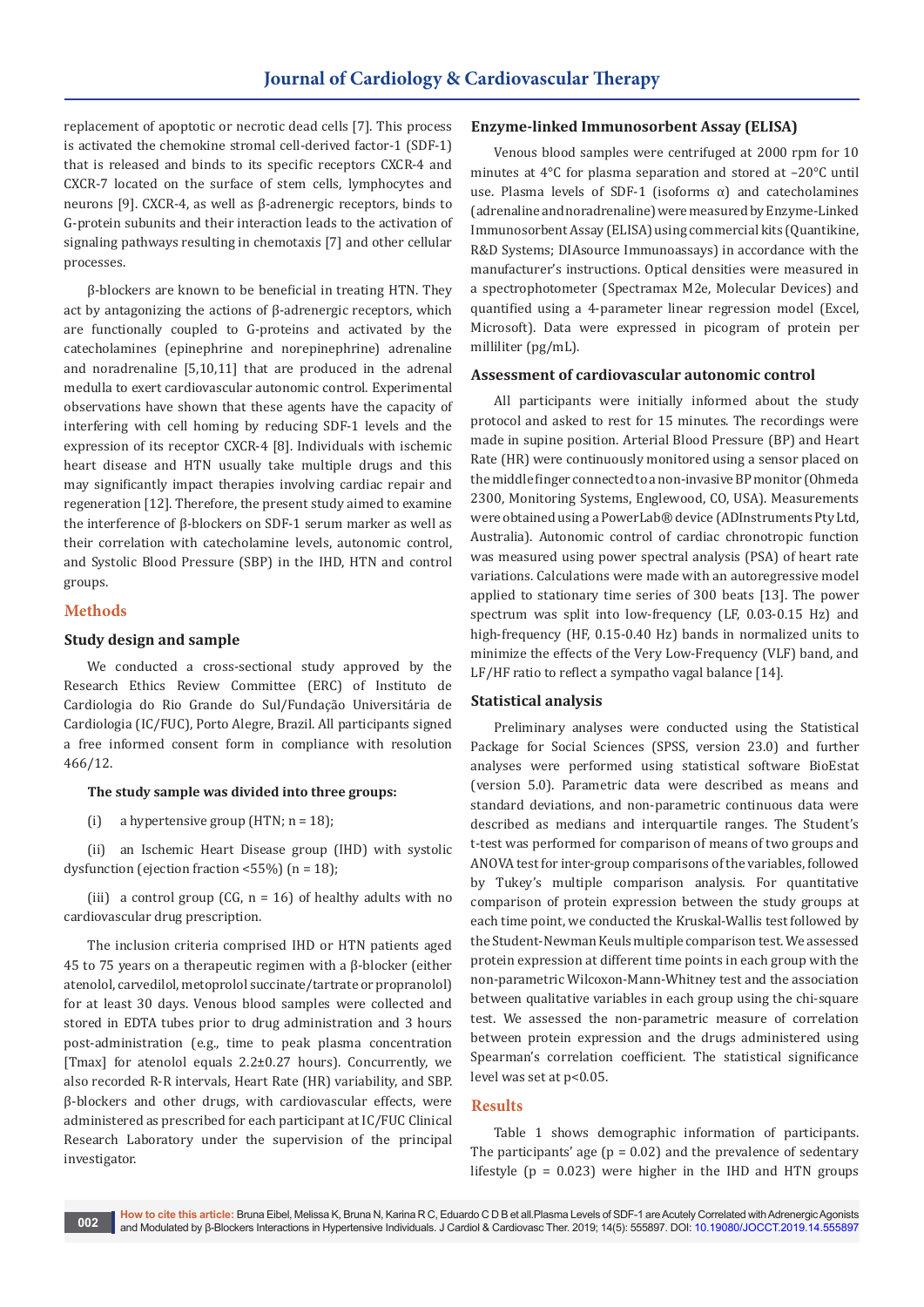compared to CG. Diabetes mellitus was more prevalent among the HG compared to the other two groups ( $p = 0.044$ ). As for vascular disease the baseline characteristics differ in previous underlying **Table 1:** Demographic characteristics of the participants.

conditions ( $p \le 0.001$ ). Table 1 also details all drugs taken by participants, including β-blockers (p ≤ 0.001).

| Characteristics             | IG $(n = 18)$     | $HG (n = 18)$     | $CG (n = 16)$ | p-Value    |
|-----------------------------|-------------------|-------------------|---------------|------------|
| Age (years) §               | $60.6 + 9.5a$     | $59.3 \pm 5.8a$   | 53.7±5.6b     | $0.020*$   |
| Male +                      | 12/18             | 8/18              | 6/16          | 0.200      |
| Comorbidities               |                   |                   |               |            |
| $DM +$                      | 1/18 <sub>b</sub> | 4/18a             | 0/16b         | $0.044*$   |
| Obesity <sup>+</sup>        | 1/18              | 1/18              | 0/16          | 0.527      |
| Smoking +                   | 5/18              | 1/18              | 2/16          | 0.168      |
| Sedentary lifestyle +       | 15/18a            | 11/18a            | 6/16b         | $0.023*$   |
| Cardiovascular Disease      |                   |                   |               |            |
| MI +                        | 18/18a            | 0/18b             | 0/16b         | $< 0.001*$ |
| $HT +$                      | 1/18a             | 18/18b            | 0/16a         | $< 0.001*$ |
| Hemorrhagic stroke +        | 1/18              | 0/18              | 0/16          | 0.360      |
| Drugs                       |                   |                   |               |            |
| $\beta$ -blockers $\dagger$ | 18/18a            | 18/18a            | 0/16b         | $< 0.001*$ |
| Statins <sup>+</sup>        | 18/18a            | 7/18 <sub>b</sub> | 0/16c         | $< 0.001*$ |
| ACE inhibitors +            | 13/18a            | 8/18 <sub>b</sub> | 0/16c         | $< 0.001*$ |
| Antiplatelet agents †       | 18/18a            | 5/18b             | 0/16c         | $< 0.001*$ |
| Antianginal agentes +       | 10/18a            | 9/18a             | 0/16b         | $0.001*$   |
| Diuretics +                 | 12/18a            | 13/18a            | 0/16b         | $< 0.001*$ |
| Antidiabetics +             | 1/18a             | 6/18b             | 0/16a         | $0.008*$   |
| ARBs +                      | 4/18              | 5/18              | 0/16          | 0.081      |
| Anticoagulants +            | 1/18              | 1/18              | 0/16          | 0.630      |

# **Drug administration reduced noradrenaline levels in individuals with IHD**

Figure 1 shows the plasma catecholamine levels in all three groups at baseline, prior to drug administration and 3 hours post-administration. The levels of adrenaline were lower in those taking β-blockers compared to the CG, but this difference was not significant ( $p = 0.143$ , Figure 1A). The levels of noradrenaline

varied over time in the IG compared to the other groups (Figure 1B). Forthe IG, the level of noradrenaline dropped following drug administration, from 429.8 to 389.5pg/mL ( $p = 0.006$ ). This same group showed higher catecholamine levels prior to drug administration compared to the other groups (429.8pg/ mL [IG];395.8pg/mL [HG], p = 0.0034; and 429.8pg/mL [IG] and 367.7pg/mL [CG], p <0.0001). After drug administration, noradrenaline levels did not differ among the groups.



# **Individuals with IHD showed lower SDF-1 levels compared to those with HT prior to drug administration**

Figure 2 shows the plasma SDF-1 levels in the CG and prior to drug administration and 3 hours post-administration in the IG and the HG. The time elapsed post-administration was not able

to elicit differences in the chemokine levels ( $p = 0.266$ ), although there was a slight increase in the IG. The IG also shower lower SDF-1 levels at baseline compared to the HG (2,410.6pg/mL [IG] and  $4,904.4$ pg/mL [HG],  $p = 0.0011$ ], but this difference was no longer seen following drug administration.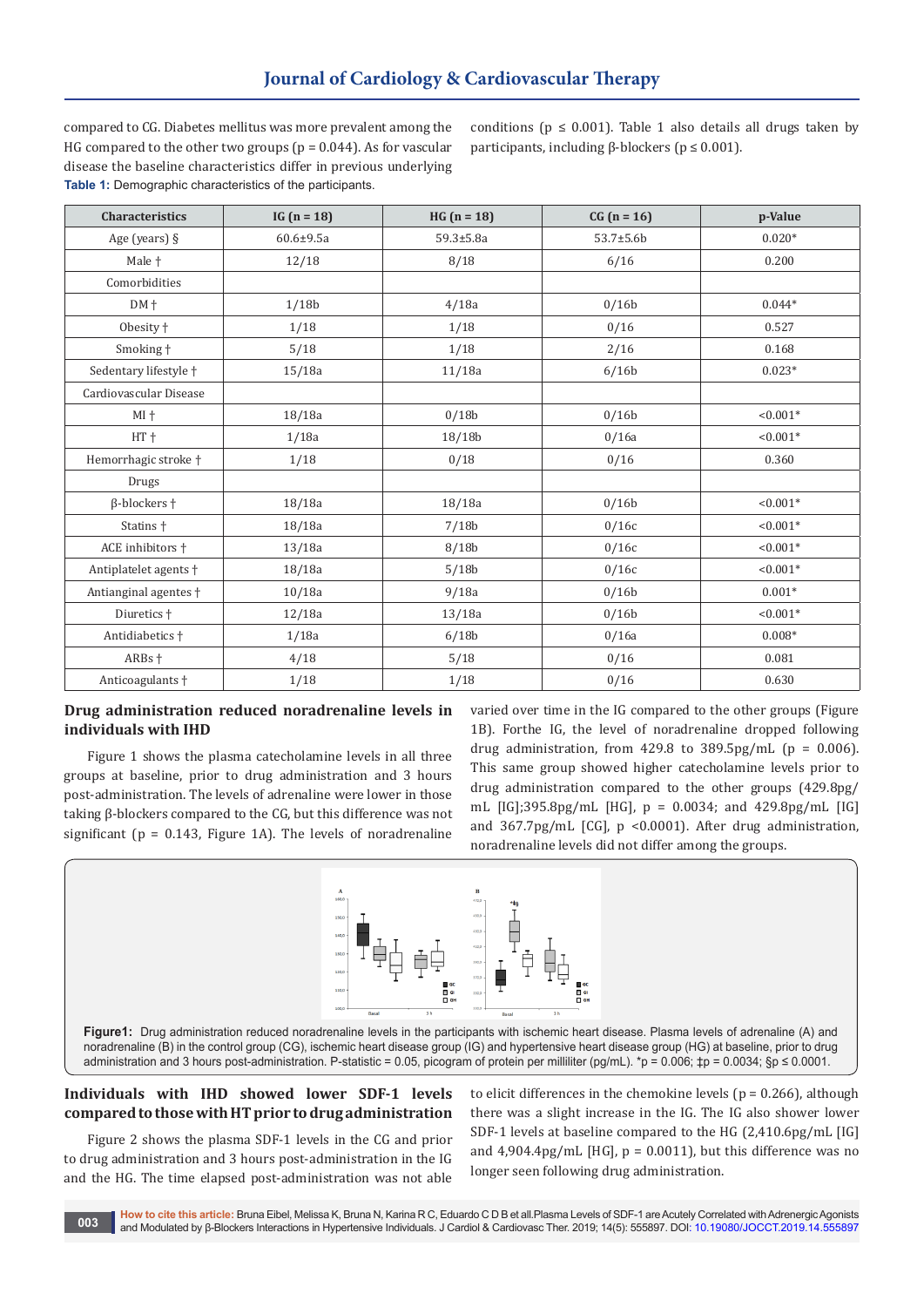

## **SDF-1 and catecholamine levels are correlated in individuals with HT and drugs modulate these levels**

We conducted a correlation analysis to assess the relationship between SDF-1 and catecholamine levels prior to and post drug administration in the IG and the HG (Figure 3). There was found no relationship in the IG. However, a correlation of SDF-1 with noradrenaline levels at baseline was seen in the HG ( $r = 0.512$ , p = 0.030, Figure 3A) and with both adrenaline and noradrenaline 3 hours post-administration showing a direct correlation with adrenaline ( $r = 0.504$ ;  $p = 0.033$ , Figure 3B) and an inverse correlation with noradrenaline  $(r = -0.449, p = 0.050, Figrure 3C)$ .



**Figure 3:** SDF-1 and catecholamine levels were correlated in the participants with hypertensive heart disease and modulated by drug use. The relationships between SDF-1 and noradrenaline levels at baseline (A), SDF-1 and adrenaline levels 3 hours postadministration.

(B) and an inverse relationship between SDF-1 and noradrenaline levels 3 hours post-administration.

(C) in the hypertensive heart disease group (HG). Data in picogram of protein per milliliter (pg/mL). r = 0.40–0.60 (moderate correlation),  ${}^{\star}p = 0.05$ .

# **Atenolol and metoprolol interfere with SDF-1 levels**

Figure 4 presents the results of SDF-1 modulation prior to and post administration of atenolol and metoprolol. These two drugs were assessed separately from the other β-blockers in the IG and the HG. Three hours post-administration SDF-1 levels were lower in the IG taking atenolol compared to those taking other β-blockers (1,496.2pg/mL; 4,239.4pg/mL, p = 0.039, Figure 4A). In contrast, when we assessed the HG participants taking metoprolol compared those taking other β-blockers, they showed higher SDF-1 levels prior to drug administration (9,891.8 – 4,738.1pg/mL, p = 0.050, Figure 4B) with a decrease after drug use.



# **β-blockers promote hemodynamic and autonomic responses in individuals with IHD and HT 3 hours postadministration**

Table 2 shows hemodynamic and autonomic parameters in the participants prior to and post drug administration. Intra-group analyses that were statistically significant showed a reduction in SBP in the IG (from 138.80 to 131.65mmHg,  $p \le 0.05$ ) and the HG (from  $147.06$  to  $141.19$ mmHg,  $p < 0.05$ ) and an increase in the HR variability in the IG (846.12 to 1,426.56ms2; p <0.05) and the HG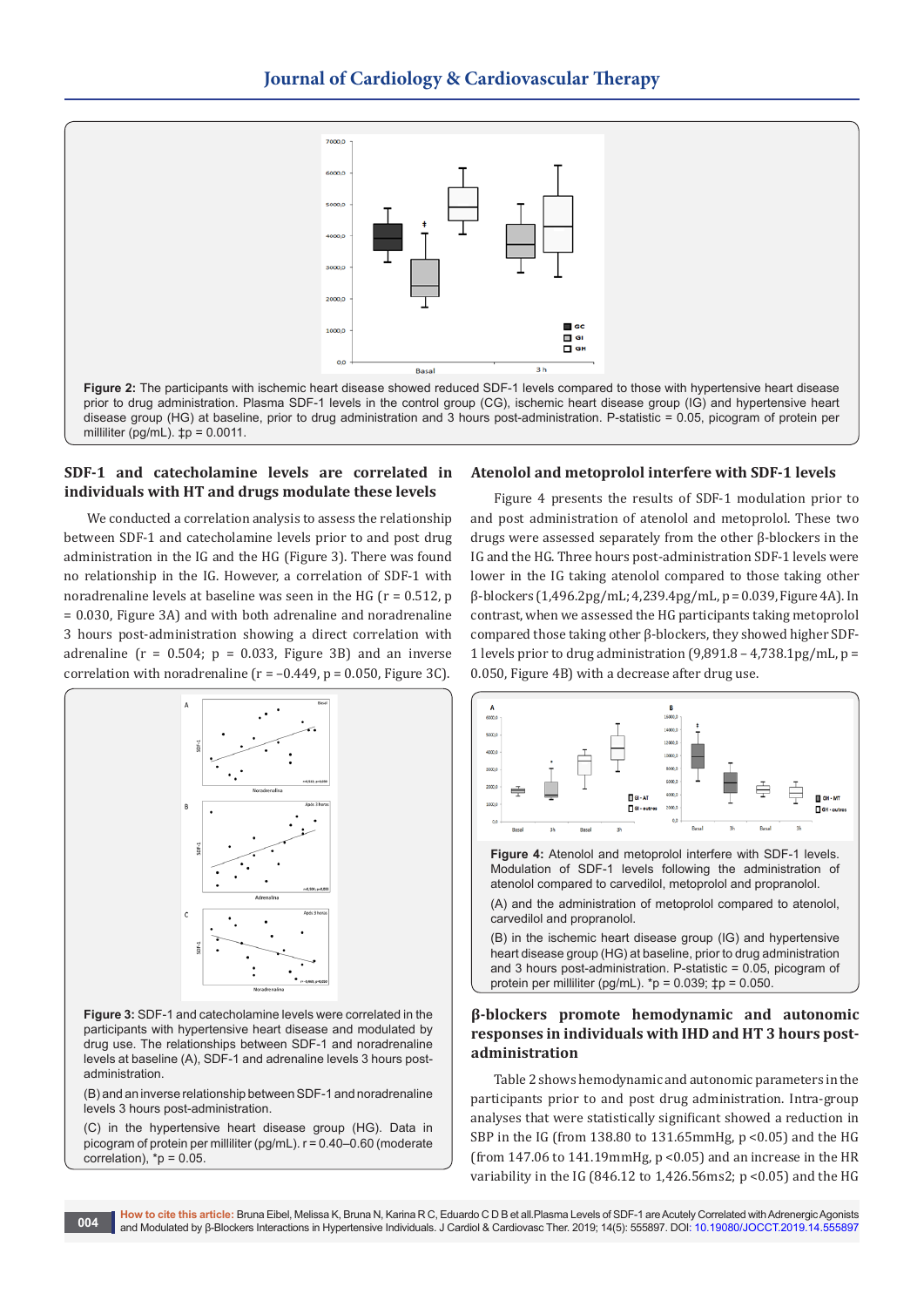(1,085.89 to 1,919.93ms2, p <0.05). Prior to drug administration, compared to controls, there were significant differences in SBP (134.78mmHg [CG], 147.06mmHg [HG], p <0.05), systolic blood pressure variability (SBPV) (36.05mmHg2 [CG], 19.35mmHg2 **Table 2:** All values are expressed as mean ± SD.

[IG], p <0.05), Heart Rate Variability (HRV) (2,069.41ms2 [CG], 846.12ms2 [IG], 1,085.89ms2 [HG], p <0.05) and LF (44.88 [CG], 34.30 [IG],34.42 [HG]; all unitless, p <0.05

|                | Prior to β-blocker Administration |                          |                  | Post β-blocker Administration |                   |           |
|----------------|-----------------------------------|--------------------------|------------------|-------------------------------|-------------------|-----------|
|                | IG                                | HG                       | CG               | IG                            | HG                | CG        |
| SBP (mmHg)     | 138.80±33.21                      | 147.06±20.13‡            | 134.78±19.73‡    | 131.65±31.87*                 | 141.19±30.31*     | <b>NA</b> |
| SBPV (mmHg2)   | 19.35±9.89‡                       | 31.31±17.24‡             | 36.05±21.66‡     | $21.42 \pm 9.48$              | $57.22 \pm 65.64$ | <b>NA</b> |
| HR(bpm)        | $65.87 \pm 11.51$                 | $65.55 \pm 9.62$         | $67.45 \pm 7.95$ | $60.43 \pm 8.40*$             | $62.11 \pm 10.90$ | <b>NA</b> |
| HRV components |                                   |                          |                  |                               |                   |           |
| $HRV$ (ms2)    | 846.12±645.90‡                    | 1085.89±940.95           | 2069.41±1174.74‡ | 1426.56±1360.84*              | 1919.93±1897.55*  | <b>NA</b> |
| $LF$ (nu)      | 34.30±11.44‡                      | 34.42±21.87 <sup>±</sup> | 44.88±18.89‡     | 32.66±15.95                   | $32.20 \pm 20.28$ | <b>NA</b> |
| HF(nu)         | $65.70 \pm 11.44$                 | 65.58±21.87              | 55.12±18.89      | 67.34±15.95                   | $67.80 \pm 20.28$ | <b>NA</b> |
| LF-HF ratio    | $0.57 \pm 0.26$                   | $0.73 \pm 0.71$          | $1.13 \pm 1.03$  | $0.60 \pm 0.52$               | $0.63 \pm 0.58$   | NA        |

SBP: systolic blood pressure; SBPV: systolic blood pressure variability; HR: heart rate; HRV: heart rate variability; LF: low-frequency component of HRV; HF: high-frequency component of HRV. \*p < 0.05 for intragroup effects. ‡p < 0.05 for intergroup effects.

## **Discussion**

The purpose of our study was to examine the interference of β-blockers and other drugs used in combination with plasma SDF-1 and catecholamine levels and cardiovascular autonomic control in individuals with HT comparing with IHD and control groups. Signaling pathways of β-blockers are known to share common cell homing molecules such as G-proteins, G-protein coupled receptor kinases and β-arrestins [15-17]. This study was designed to assess acute effects of cardiovascular drugs especially β-blockers on signaling of cells involved in homing and plasma catecholamines as well as sympathetic and parasympathetic cardiac modulation. Our protocol was designed considering that peak levels of β-blockers are reached at 2-3 hours [18] (instead of peak levels of SDF-1that are reached within 24 hours to 7 days) [17].

We chose to examine individuals with HT because the use of β-blockers is part of treatment strategies for this condition. Purposing the comparison with ischemic and healthy controls, our goal was identified different responses about the SDF-1 behavior in these clinical conditions. Corroborating the literature, both groups showed a higher prevalence of sedentary lifestyle compared to controls. Sedentary lifestyle is an established risk factor for heart conditions [3]. The use of an ischemic and a control groups allowed to determine high and baseline values of the molecules analyzed in a population with severe or no heart disease.

Previous findings have pointed to a direct effect of β-blockers on circulating catecholamines especially adrenaline [19]. The combined assessment of adrenaline with SDF-1 levels showed a correlation with this major cell homing factor 3 hours postadministration in the HG. It has been previously described that signaling pathways of catecholamines can promote CD34+ cell adhesion and migration by acting directly on hematopoietic stem and progenitor cells, probably through the canonical Want

#### signaling pathway [20].

The IG showed a significant reduction in noradrenaline levels from baseline to 3 hours post-administration. This finding demonstrates that the intervention (drug administration) induced the sensitization of noradrenaline receptors to systemically released noradrenaline, which has an average life of 2 to 2.5 minutes (but it may vary individually) [21]. Moreover, β-blockers have been reported to promote baroreceptor readaptation and catecholamine reduction in nerve synapses [22], thus supporting our results. We also found that noradrenaline levels in the IG at baseline were different from those in the other groups. It suggests that individuals with IHD, even when they are on antihypertensive drugs, have increased levels of this potent vasopressor [23], which may be explained by an intensified action of vasoconstrictors in heart ischemia [5]. The relationship of noradrenaline with SDF-1 was seen in the HG at baseline and 3 hours post-administration: plasma SDF-1 levels increased as noradrenaline decreased. It suggests an influence of the circadian cycle and autonomic nervous system on SDF-1, which is corroborated by Spiegel et al. [20] finding that the levels of this chemokine are deeply influenced by nocturnal decline-wake states [20].

The assessment of hemodynamic and autonomic parameters revealed a clinically significant reduction in SBP in the treated groups. It demonstrates the acute effects of cardiovascular drugs, which were associated with increased the HR variability in these groups - a phenomenon that occurs to maintain BP stable [13]. Compared to the other two groups prior to drug administration, the CG showed well-controlled BP, greater HR variability and greater intensification of the LF component that reflects cardiac sympathetic activation indicating normal physiological responses in healthy individuals [14].

Stem cell homing is a physiological process that occurs in almost all tissues and in certain pathological states, either acute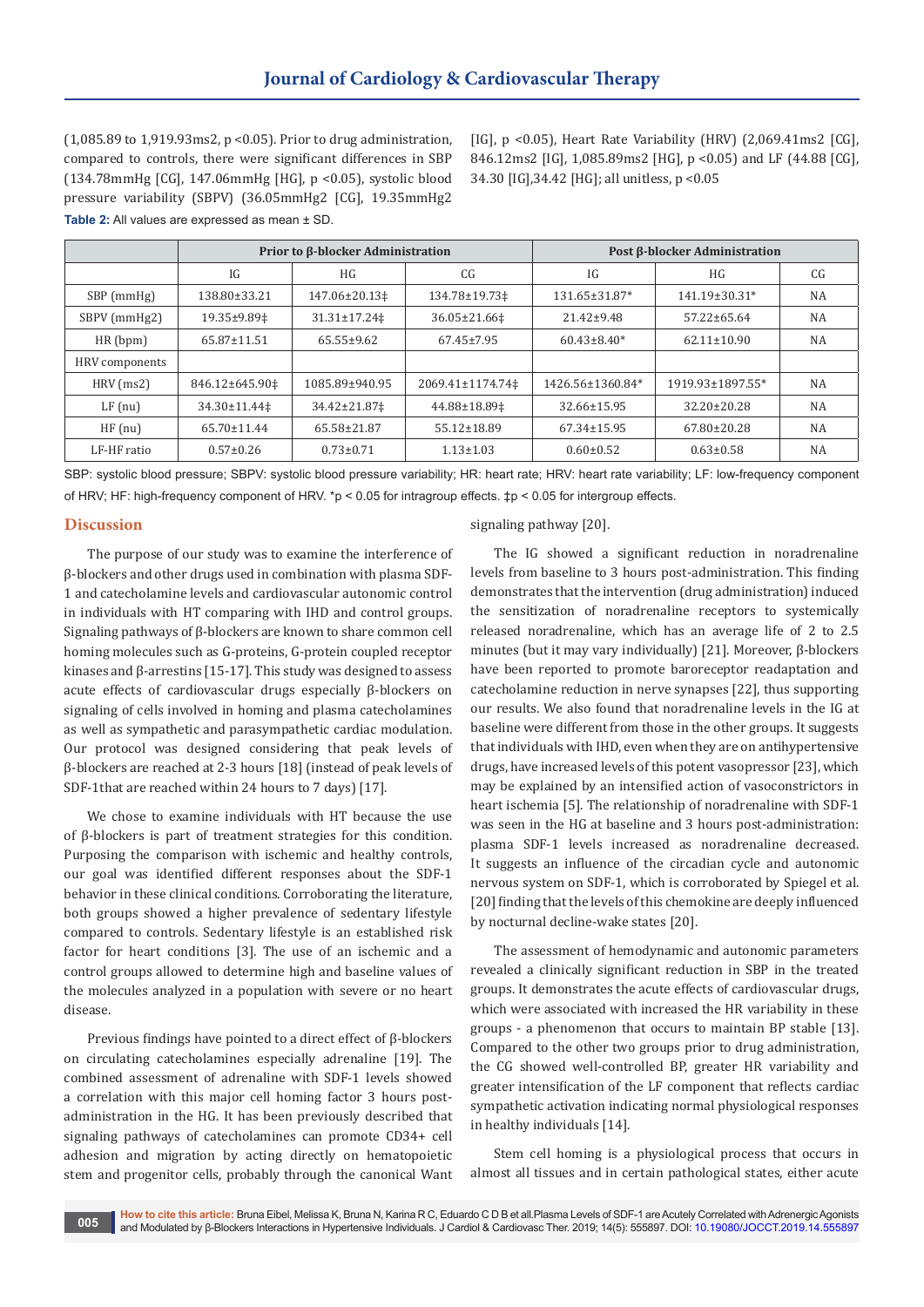or chronic [24], for cell replacement, with the release of high amounts of SDF-1. In our study, the IG showed increased levels of SDF-1 prior to and post drug administration. Given that cardiac function is impaired due to ischemia in this group, our results show that β-blockers desensitized cell homing receptors, possibly impairing SDF-1 binding to its CXCR-4 receptor and leading to high plasma levels of this protein. This finding supports those reported by Chang et al. [25] suggesting that high and low levels of SDF-1 following primary coronary angioplasty are predictive of mobilization of endothelial progenitor cells [25]. A comparison of the IG and HG revealed different baseline SDF-1 levels, which may be explained by pathophysiological characteristics specific to each condition.

Chemokines produce a chemoattractant gradient for other immune cells (macrophages and leukocytes) and progenitor cells (endothelial and mesenchymal cells) that can promote tissue regeneration. Factors such as hypoxia, endothelial dysfunction and oxidative stress trigger immune and progenitor cell homing to establish the reparative processes [26]. Additionally, it has been suggested that SDF-1 not only acts as a chemotactic factor, but also acts on the retention of proangiogenic cells in the perivascular region [27]. However, in the absence of this initial step during cell homing, therapies with the use of growth factor would not be effective because cells would not function in a paracrine manner and thus act in regenerative processes. These data are corroborated by a recent review study conducted by our group showing that β-blockers adversely interfere with the SDF-1/ CXCR-4/CXCR-7 axis [27] with consequent reduced rates of stem and progenitor cell proliferation and adhesion (cell homing).

We obtained important results to support the interference of β-blockers when we assessed the drugs separately. The participants taking atenolol had lower SDF-1 levels 3 hours post-administration. The finding that atenolol interfere in the main axis of cell homing is also supported by Sharifpanah et al. [28] study that showed β-blockers can interfere with stem cell differentiation into endothelial cells. In conclusion, our examination of the interference of cardiovascular drugs especially β-blockers in proliferative and neurotransmitter pathways showed that drug therapy can affect plasma levels of chemokines involved in cell homing and catecholamines from the sympathetic nervous system by desensitizing specific receptors and interfering with cell signaling pathways and thus affecting the endpoints of these pathways, i.e., cellular motility and vascular function control (vasoconstriction/vasodilation). The study findings can significantly contribute to the knowledge of interaction effects between conventional and modern therapies when they are administered in combination without a specific handling to ensure optimal outcomes.

## **Informed Consent and Ethics**

**Informed consent:** Informed consent was obtained from all individual participants included in the study.

**Ethical approval:** All procedures performed in studies involving human participants were in accordance with the ethical standards of the institutional and/or national research committee and with the 1964 Helsinki declaration and its later amendments or comparable ethical standards.

#### **Acknowledgement**

The authors would like to thank all participants of this study.

### **Funding**

This study was funded by National Council of Scientific and Technological Development (CNPq) [Grant number: MCT/CNPq process number 014/2011]. Bruna Eibel received funding for doctoral students from Coordenação de Aperfeiçoamento de Pessoal de Nível Superior (CAPES) and Fundação de Amparo à Pesquisa do Estado do Rio Grande do Sul (FAPERGS).

#### **Data Availability**

The data used to support the findings of this study are included within the article.

#### **References**

- 1. [Trudel X, Brisson C, Milot A, Masse B, Vézina M \(2016\) Adverse](https://www.ncbi.nlm.nih.gov/pubmed/26530810)  [psychosocial work factors, blood pressure and hypertension incidence:](https://www.ncbi.nlm.nih.gov/pubmed/26530810)  [repeated exposure in a 5-year prospective cohort study. J Epidemiol](https://www.ncbi.nlm.nih.gov/pubmed/26530810)  [Community Health 70\(4\): 402-408.](https://www.ncbi.nlm.nih.gov/pubmed/26530810)
- 2. [Chockalingam A, Campbell NR, Fodor JG \(2006\) Worldwide epidemic](https://www.ncbi.nlm.nih.gov/pubmed/16755308)  [of hypertension. Can J Cardiol 22\(7\): 553-555.](https://www.ncbi.nlm.nih.gov/pubmed/16755308)
- 3. [Chobanian AV, Bakris GL, Black HR, Cushman WC, Green LA, et al. \(2003\)](https://www.ncbi.nlm.nih.gov/pubmed/12748199)  [The Seventh Report of the Joint National Committee on Prevention,](https://www.ncbi.nlm.nih.gov/pubmed/12748199)  [Detection, Evaluation, and Treatment of High Blood Pressure: the JNC](https://www.ncbi.nlm.nih.gov/pubmed/12748199)  [7 report. JAMA 289\(19\): 2560-2572.](https://www.ncbi.nlm.nih.gov/pubmed/12748199)
- 4. [Lloyd-Jones DM, Hong Y, Labarthe D, Mozaffarian D, Appel LJ, et al.](https://www.ncbi.nlm.nih.gov/pubmed/20089546)  [\(2010\) Defining and setting national goals for cardiovascular health](https://www.ncbi.nlm.nih.gov/pubmed/20089546)  [promotion and disease reduction: the American Heart Association's](https://www.ncbi.nlm.nih.gov/pubmed/20089546)  [strategic Impact Goal through 2020 and beyond. Circulation 121\(4\):](https://www.ncbi.nlm.nih.gov/pubmed/20089546)  [586-613.](https://www.ncbi.nlm.nih.gov/pubmed/20089546)
- 5. [DiNicolantonio JJ, Fares H, Niazi AK, Chatterjee S, D'Ascenzo F, et al.](https://www.ncbi.nlm.nih.gov/pubmed/25821584)  [\(2015\) β-Blockers in hypertension, diabetes, heart failure and acute](https://www.ncbi.nlm.nih.gov/pubmed/25821584)  [myocardial infarction: a review of the literature. Open Heart 2\(1\):](https://www.ncbi.nlm.nih.gov/pubmed/25821584)  [e000230.](https://www.ncbi.nlm.nih.gov/pubmed/25821584)
- 6. [DiNicolantonio JJ, Lavie CJ, Fares H, Menezes AR, O'Keefe JH \(2013\)](https://www.ncbi.nlm.nih.gov/pubmed/23290925)  [Meta-analysis of carvedilol versus beta 1 selective beta-blockers](https://www.ncbi.nlm.nih.gov/pubmed/23290925)  [\(atenolol, bisoprolol, metoprolol, and nebivolol\). Am J Cardiol 111\(5\):](https://www.ncbi.nlm.nih.gov/pubmed/23290925)  [765-769.](https://www.ncbi.nlm.nih.gov/pubmed/23290925)
- 7. [Schaun MI, Eibel B, Kristocheck M \(2016\) Cell Therapy in Ischemic](https://www.hindawi.com/journals/sci/2016/2171035/)  [Heart Disease: Interventions That Modulate Cardiac Regeneration.](https://www.hindawi.com/journals/sci/2016/2171035/)  [Stem Cells Int 2016: 2171035.](https://www.hindawi.com/journals/sci/2016/2171035/)
- 8. [Zou HX, Jia J, Zhang WF, Sun ZJ, Zhao YF \(2013\) Propranolol inhibits](https://www.ncbi.nlm.nih.gov/pubmed/23151525)  [endothelial progenitor cell homing: a possible treatment mechanism](https://www.ncbi.nlm.nih.gov/pubmed/23151525)  [of infantile hemangioma. Cardiovasc Pathol 22\(3\): 203-210.](https://www.ncbi.nlm.nih.gov/pubmed/23151525)
- 9. [Imitola J, Raddassi K, Park KI, Mueller FJ, Nieto M, et al. \(2004\) Directed](https://www.ncbi.nlm.nih.gov/pubmed/15608062)  [migration of neural stem cells to sites of CNS injury by the stromal cell](https://www.ncbi.nlm.nih.gov/pubmed/15608062)[derived factor 1alpha/CXC chemokine receptor 4 pathway. Proc Natl](https://www.ncbi.nlm.nih.gov/pubmed/15608062)  [Acad Sci U S A 101\(52\): 18117-18122.](https://www.ncbi.nlm.nih.gov/pubmed/15608062)
- 10. [Prins KW, Neill JM, Tyler JO, Eckman PM, Duval S \(2015\) Effects of](https://www.ncbi.nlm.nih.gov/pubmed/26251094)  [Beta-Blocker Withdrawal in Acute Decompensated Heart Failure: A](https://www.ncbi.nlm.nih.gov/pubmed/26251094)  [Systematic Review and Meta-Analysis. JACC Heart Fail 3\(8\): 647-653.](https://www.ncbi.nlm.nih.gov/pubmed/26251094)